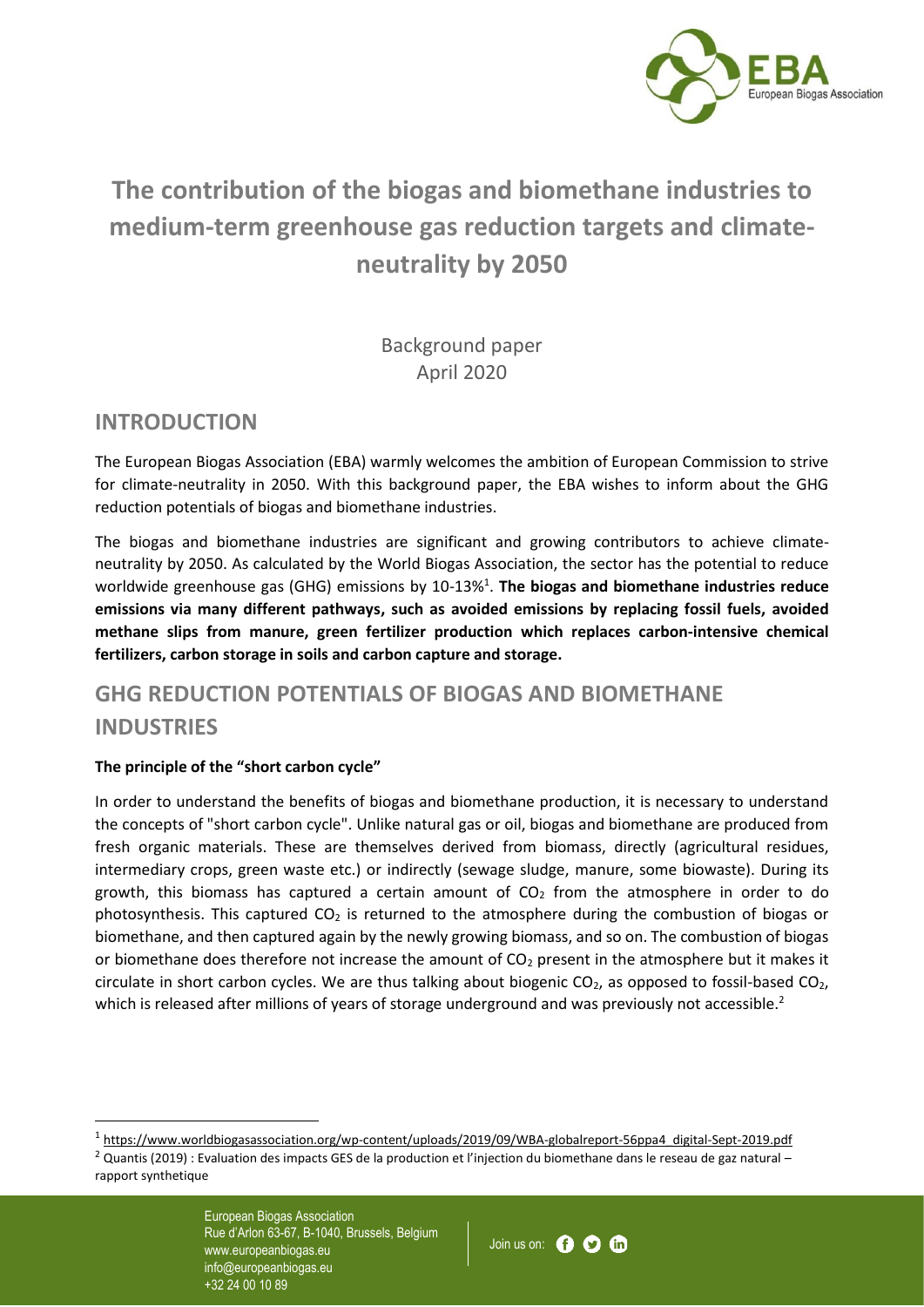#### **Explanation of pathways of GHG reduction through biogas and biomethane**

As explained above, biogas and biomethane is renewable energy produced from organic matter. Emissions from biogas and biomethane combustion are fully compensated upstream by the photosynthesis. In addition, further GHG reduction can be achieved: being partly produced from waste or manure, biomethane makes it possible to reduce or avoid GHG emissions related to waste management. Methanization produces also digestate, which in some cases can be used as a substitute for mineral fertilisers, thereby avoiding their production and associated GHG emissions. On the other hand, there are emissions associated to the production of biogas and biomethane as well as to the purification, injection and transport of biomethane which need to be considered. Nonetheless the overall impact of biogas and biomethane production results in significant GHG reduction compared to fossil fuels.

#### **The most important pathways via which the biogas and biomethane industries avoid emissions are explained more in detail in the following.**

- (1) Biogas and biomethane are renewable energy sources that **avoid emissions related to the use of fossil fuels**. Biogas is most often applied in a Combined Heat and Power (CHP) unit and is thus the source for producing renewable electricity and heat which replaces fossil energy generation. Biogas is increasingly upgraded to natural gas quality, and then called biomethane. Biomethane is directly injected in the gas grids and can thus be used in all traditional gas applications: cooking, heating, industrial processes, power generation and mobility ( as renewable transport fuel, notably in the form of bio-CNG and bio-LNG),without the need to invest in the transformation of either network infrastructure or user consumption equipment.
- (2) Agriculture and livestock farming are an important part of the European Economy. Animal farming results in large quantities of manure, which naturally releases significant amounts of methane during storage. If the manure is brought to the closed and controlled environment of a biogas plant instead, the methane is captured, optimized and utilized to produce renewably energy. Thus, biogas and biomethane production from manure results in **avoided methane slip from manure**. Therefore, the potential of the biogas and biomethane industry to reduce emissions from agriculture is substantial.
- (3) Biogas and biomethane plants not only produce energy, but also digestate, which is formed during the process of Anaerobic Digestion (AD), together with biogas. During this process, microorganisms convert organically bound nitrogen (N) into a more accessible form for uptake by crops, making the digestate a perfect biological and green fertilizer. This green fertilizer can reduce the use of mineral fertilizers **avoiding the emissions related to their energy-intensive production.**
- (4) Biogas production from intermediate crops is gaining attention. The inclusion of intermediate crops, such as catch crops and cover crops into crop rotation instead of fallow or abandoned land, has a positive effect on soil organic carbon. Organic inputs are increased through the crop roots. Moreover, the application of the digestate as green fertilizer has the advantage of building soil organic carbon when compared to mineral fertilizer spreading. The carbon from the digested biomass is captured in soils and rebuilding humus, essential for plant growth. **Anaerobic digestion is thus enabling soils to serve as carbon sinks<sup>3</sup> .**
- (5) During the biomethane production process, a big part of the biogenic carbon from the atmosphere in the digested biomass finally ends up in a **highly concentrated CO2-stream** after biogas upgrading. The concentrated stream has many applications such as re-use in power-to-X cycles to produce



 $3$  <https://www.4p1000.org/>